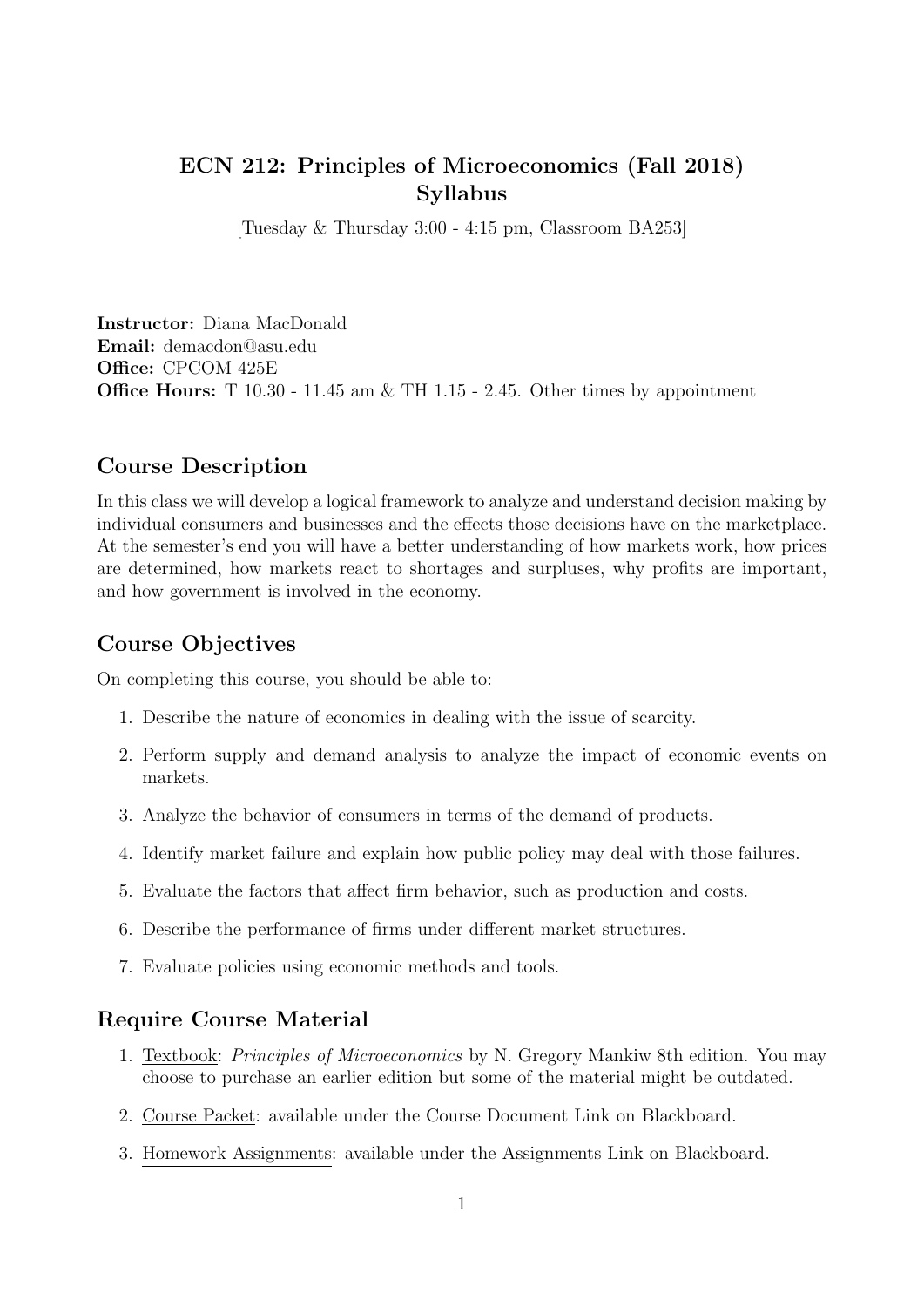## WP Carey Learning Objectives

The Undergraduate Program of the W.P. Carey School of Business has established the following learning goals for its graduates:

- Critical thinking
- Communication
- Discipline specific knowledge
- Ethical awareness and reasoning
- Global awareness

# Economics Department Detailed Criteria for Learning Goals

The economics department has established the following criteria for the first three undergraduate learning goals:

- Discipline Specific Knowledge
	- Demonstrates knowledge of resource allocation mechanisms and their implications for efficiency, distribution, employment, and growth
	- Demonstrates knowledge of the models, methods and statistical techniques used by economists to study human behavior
	- Demonstrates knowledge of the effects of government policies on efficiency, distribution, employment, price stability and growth
- Critical Thinking
	- Identifies a question (or problem) and gathers relevant information to analyze it
	- Draws inferences that are supported by the data/evidence and the analysis.
	- Synthesizes analysis and theory to draw conclusions or make recommendations
- Communication
	- Constructs a logical argument based on economic principles and observed evidence
	- Effectively communicates in oral form
	- Effectively communicates in written form

# W.P. Carey Professionalism Policy

W. P. Carey School of Business is committed to promoting the highest levels of honesty, integrity, and professionalism so as not to impede the personal, academic, and social development of all students. Professionalism, broadly speaking, includes ethical decision making, consideration of others, and demonstration of personal accountability. Exhibiting professional behavior is integral to a positive learning environment within the University and promotes innovation, openness to diversity, integrity, and mutual respect for students, faculty, and staff. The full professionalism policy can be found here [Honor Code.](https://students.wpcarey.asu.edu/resources/honor-code)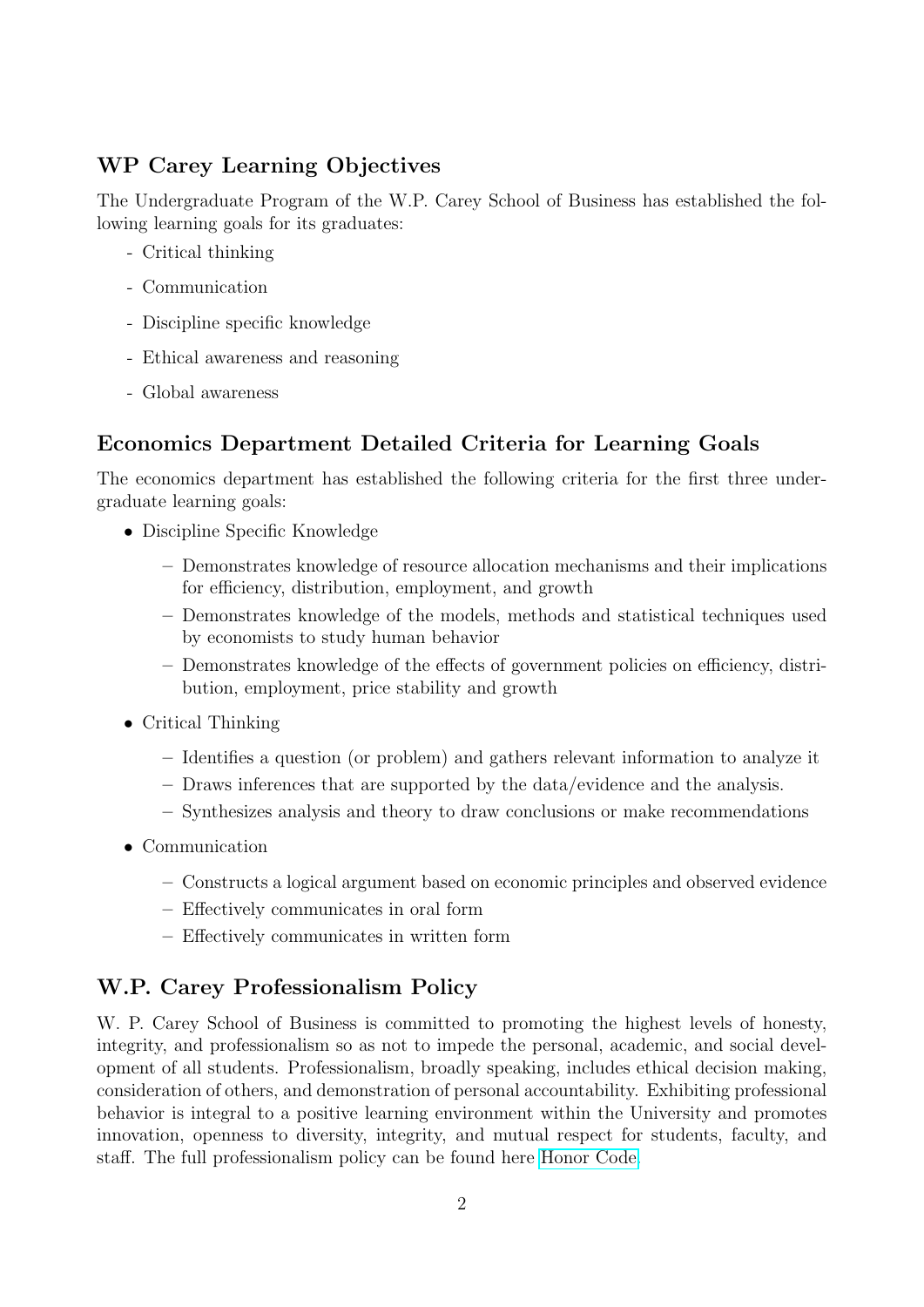### Attendance

Class attendance is not mandatory but STRONGLY RECOMMENDED.

### Homework

There will be three homework assignments. Each homework will be posted on Blackboard at least one week before its submission. Late homework WILL NOT be accepted. Each homework must be submitted in hardcopy. Homework due dates are the following:

> Homework 1 Thursday 13th September by the end of the class Homework 2 Thursday 18th October by the end of the class Homework 3 Tuesday 20th November by the end of the class

### Exams

There will be three midterm exams and a final exam. Final exam will be CUMULATIVE. Lowest exam grade will be dropped. If you are pleased with your scores on the first three exams, you can missed the final exam. If you take all the exams, only the three highest scores will be consider.

On the day of the exam bring pencil, basic calculator and your ASU ID. You CAN NOT use your phone as calculator. Failing to provide your ASU ID will result in a loss of 10 points. You are expected to be on time for examinations. If you arrive after the first person has finished the exam and left the room, you will not be allow to take the exam.

Midterm exams will be given in the regular time and classroom, except the final exam. Exam dates are the following:

| Exam 1 | Thursday 20th September           |
|--------|-----------------------------------|
| Exam 2 | Thursday 25th October             |
| Exam 3 | Tuesday 27th November             |
| Final  | Tuesday 4th December, 2.30 - 4.20 |

Make up exams WILL BE GIVEN ONLY under the following circumstances:

- 1. University sanctioned activity according to [ACD 304–02,](https://www.asu.edu/aad/manuals/acd/acd304-02.html) (clubs are not included).
- 2. Religious holiday according to [ACD 304–04,](https://www.asu.edu/aad/manuals/acd/acd304-04.html)
- 3. Death of an immediate family member (parent, sibling, child or spouse)
- 4. Severe illness (i.e., hospitalization)

You must provide verifiable documentation for all of the above circumstances. For reasons one and two above, it is your responsibility to contact me within two weeks of the start of class. For items three and four, you must contact me as soon as possible. In the case of illness, your documentation must include a written statement from the physician stating the type of illness, the length and severity, and the reason why you were unable to attend the exam.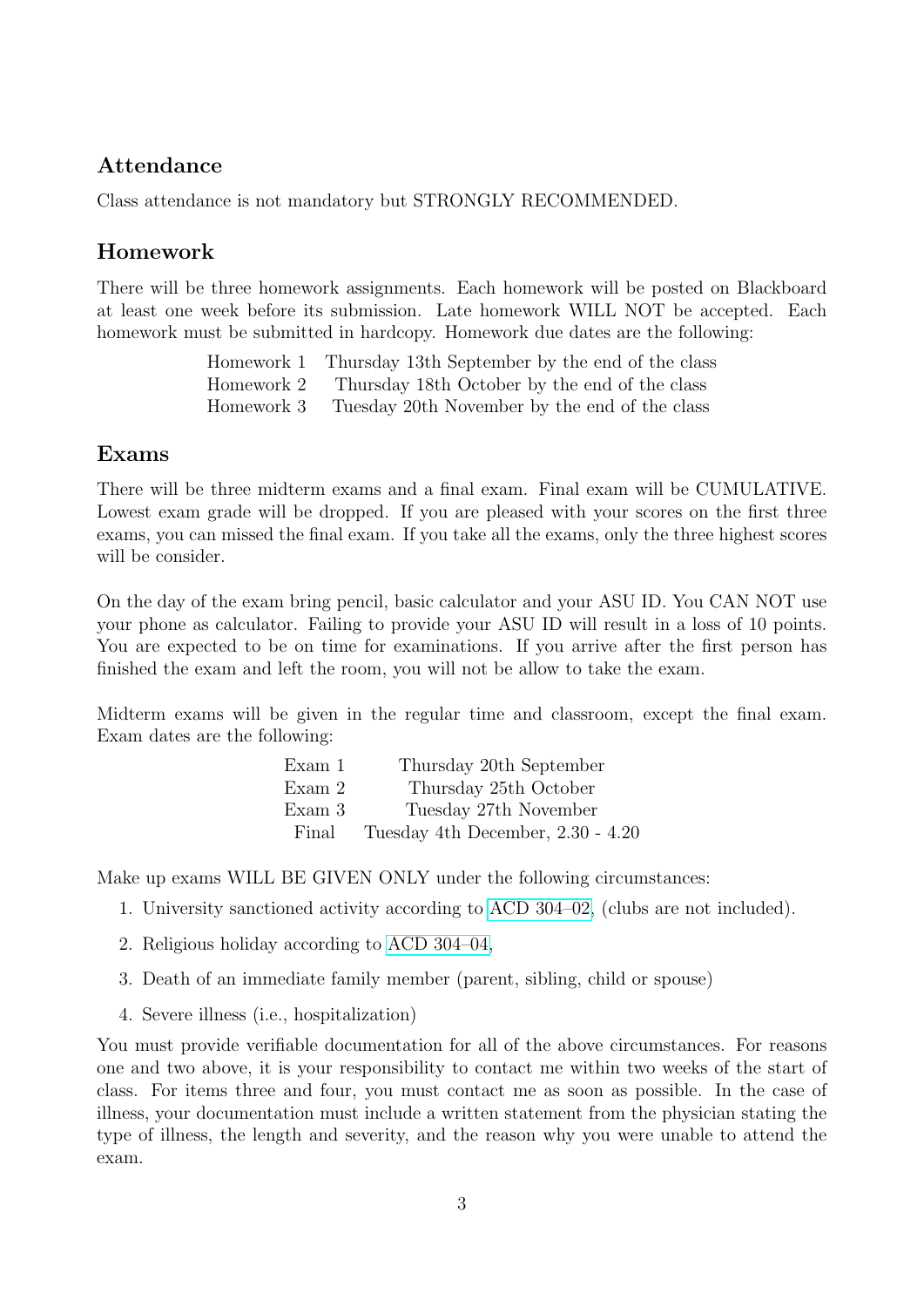### Grading Policy

There will be three homework assignments, three midterm exams and a final exam. The maximum total points in this class is 405. Each homework is worth 35 points and each exam is worth 100 points. The lowest exam grade will be dropped. If you missed one exam for any reason other than those listed above, then that exam will be your dropped exam.

You have the opportunity to earn BONUS points. Occasionally, I will give pop-quizes for extra points during class which will be add up to your final score. Quizzes will be random.

Your total number of points will be calculated adding up your points on the three homeworks, your points in the best three exams and your bonus points. The grading scale is the following:

| <b>POINTS</b> | <b>GRADE</b> |  |
|---------------|--------------|--|
| > 390         | $A^+$        |  |
| $370 - 389$   | $\mathbf{A}$ |  |
| 360 - 369     | $A^{-}$      |  |
| $350 - 359$   | $B^+$        |  |
| 330 - 349     | R            |  |
| $320 - 329$   | $B^-$        |  |
| $300 - 319$   | $C^+$        |  |
| $250 - 299$   | С            |  |
| 201 - 249     | D            |  |
| $\leq 200$    | E,           |  |

Numbers will be rounded to the closest unit, e.g., 96.5% rounded to 97% and 83.49% rounded to 83%.

### Academic Integrity Policy

The W. P. Carey School takes academic integrity very seriously. Therefore, unless otherwise specified, it is imperative that you do your own work. Any suspected violations of academic integrity will be taken seriously and result in the following sanctions:

- 1. A minimum of zero on the assignment OR
- 2. A reduced grade in the course OR
- 3. A failure in the course OR
- 4. An XE which denotes failure due to academic dishonesty on the transcript OR
- 5. Removal from the W. P. Carey School of Business

Additional information on ASUs academic integrity policy may be found at [Academic In](http://provost.asu.edu/academicintegrit)[tegrity.](http://provost.asu.edu/academicintegrit)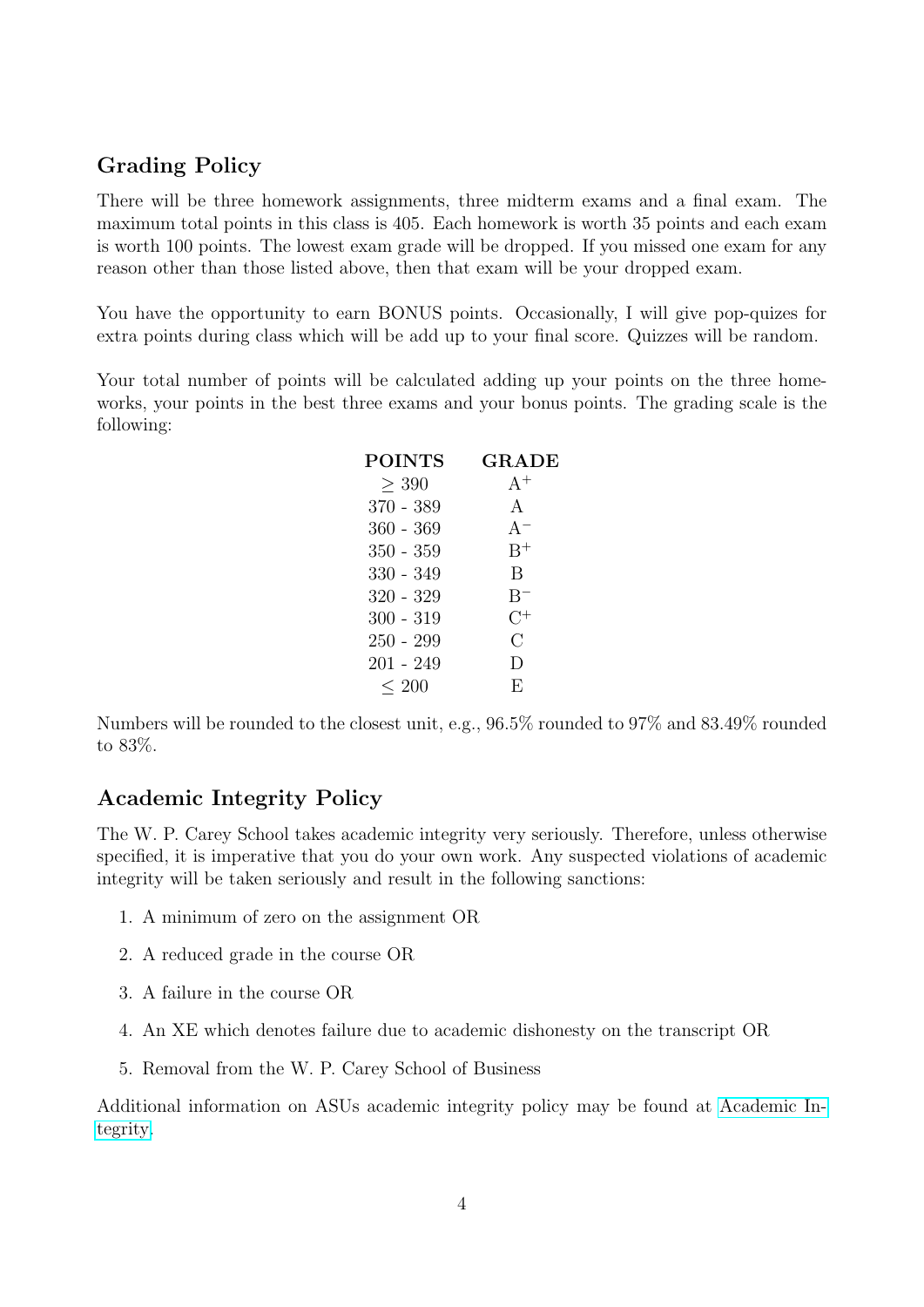# Course Outline

The following schedule is tentative and subject to change during the semester. Exam and homework dates are fixed.

| <b>DATE</b>   | <b>TOPIC</b>                                                                                   | <b>CHAPTERS</b> |
|---------------|------------------------------------------------------------------------------------------------|-----------------|
| Aug $16$      | Introduction                                                                                   | 1, 2            |
| Aug 21, 23    | Demand, Supply, Equilibrium                                                                    | $\overline{4}$  |
| Aug 28, 30    | Elasticity and its Applications                                                                | $\overline{5}$  |
| Sep $4, 6$    | Supply, Demand and Government Policies                                                         | 6               |
| Sep 11, 13    | Consumers, Producers and Efficiency & Applications                                             | 7, 8            |
| Sep 18, 20    | Review & Practice Exercises, EXAM 1                                                            |                 |
| Sep 25, 27    | Externalities and Public Goods                                                                 | 10, 11          |
| Oct 2, 4      | The Theory of Consumer Choice                                                                  | 21              |
| Oct 11        | Cost of Production                                                                             | 13              |
| Oct 16, 18    | Perfect Competition                                                                            | 14              |
| Oct 23, 25    | Review & Practice Exercises, EXAM 2                                                            |                 |
| Oct 30, Nov 1 | Monopoly<br>[Oct 31st, course withdrawal deadline]                                             | 15,16           |
| Nov $6, 8$    | Oligopoly                                                                                      | 17              |
| Nov 13, 15    | Markets for the Factors of Production                                                          | 18              |
| Nov $20$      | Review & Practice Exercises                                                                    |                 |
| Nov 27, 29    | <b>EXAM 3, Frontiers of Microeconomics</b><br>[Nov 30th, complete session withdrawal deadline] | 22              |
| Dic 4         | FINAL EXAM 2.30 - 4.20 pm                                                                      |                 |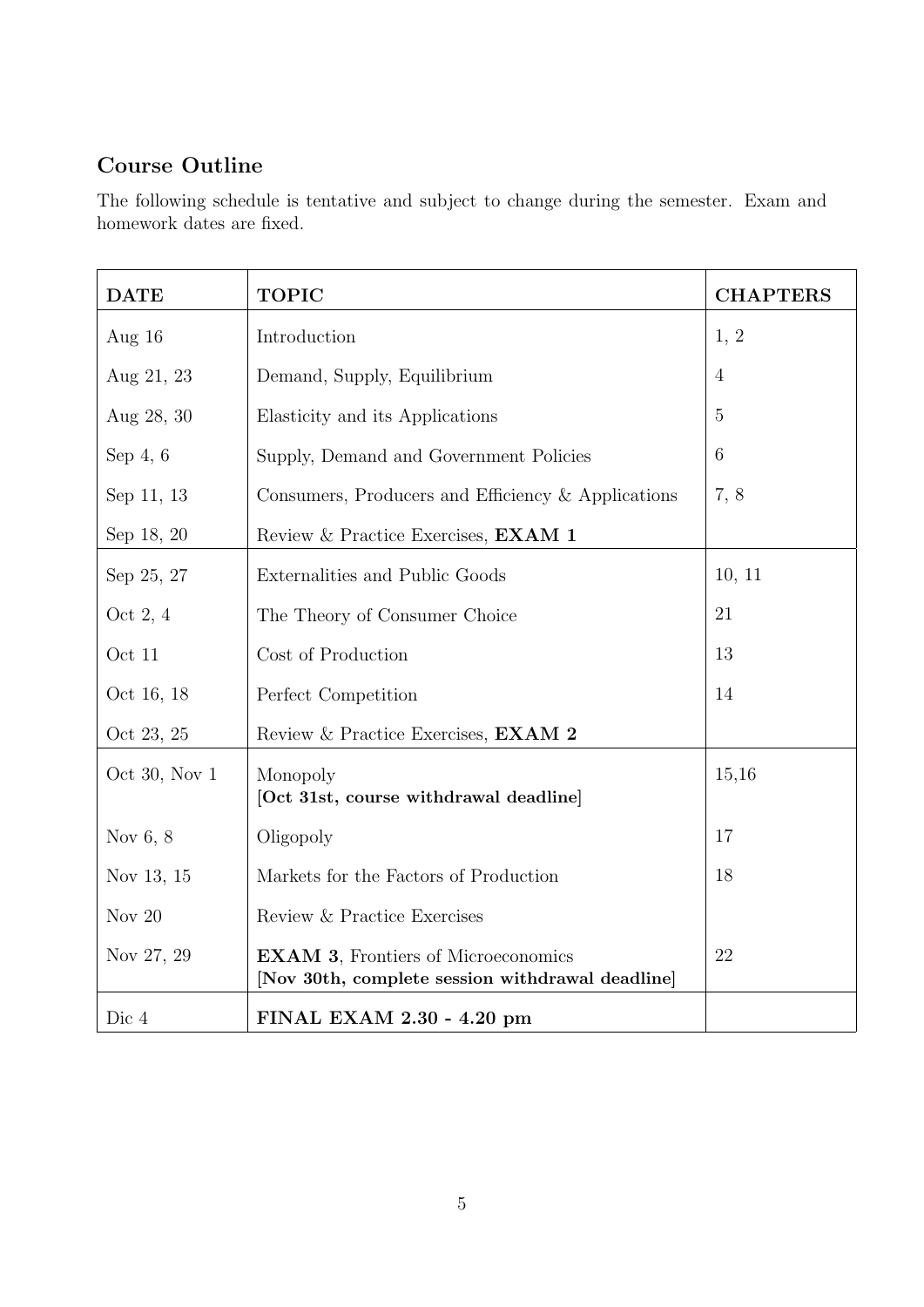## Electronic Blackboard

Announcements, homework assignments and grades will be posted on Blackboard.

# ASU email

Blackboard sends messages to your ASU email account. You are responsible for activating your ASU email account. If you send me an email, please put ECN 212 on the subject line of your email.

# Disabilities Services

Students with disabilities who require disability accommodations are encouraged to make their requests at the beginning of the semester. Prior to receiving accommodations, verification of disability from the Disability Resource Center (DRC) is required. Find DRC contact information here: [DRC.](https://eoss.asu.edu/drc) Exams taken at the DRC must be taken during the scheduled exam time.

## Student Conduct

ASU expects and requires its students to act with honesty, integrity, and respect. Required behavior standards are listed in the Student Code of Conduct and Student Disciplinary Procedures, [SSM 10401,](https://www.asu.edu/aad/manuals/ssm/ssm104-02.html) and Computer, Internet, and Electronic Communications policy [ACD 125.](https://www.asu.edu/aad/manuals/acd/acd125.html) Anyone in violation of these policies is subject to sanctions. Students are entitled to receive instruction free from interference by other members of the class. An instructor may withdraw a student from the course when the student's behavior disrupts the educational process per Instructor Withdrawal of a Student for Disruptive Classroom Behavior [SSM](https://www.asu.edu/aad/manuals/ssm/ssm201-10.html) [20110.](https://www.asu.edu/aad/manuals/ssm/ssm201-10.html)

# Title IX

Title IX is a federal law that provides that no person be excluded on the basis of sex from participation in, be denied benefits of, or be subjected to discrimination under any education program or activity. Both Title IX and university policy make clear that sexual violence and harassment based on sex is prohibited. An individual who believes they have been subjected to sexual violence or harassed on the basis of sex can seek support, including counseling and academic support, from the university. If you or someone you know has been harassed on the basis of sex or sexually assaulted, you can find information and resources at [sexual violence](https://sexualviolenceprevention.asu.edu/faqs/students) [prevention.](https://sexualviolenceprevention.asu.edu/faqs/students) As a mandated reporter, I am obligated to report any information I become aware of regarding alleged acts of sexual discrimination, including sexual violence and dating violence. [ASU Counseling Services]( https://eoss.asu.edu/counseling) is available if you wish discuss any concerns confidentially and privately.